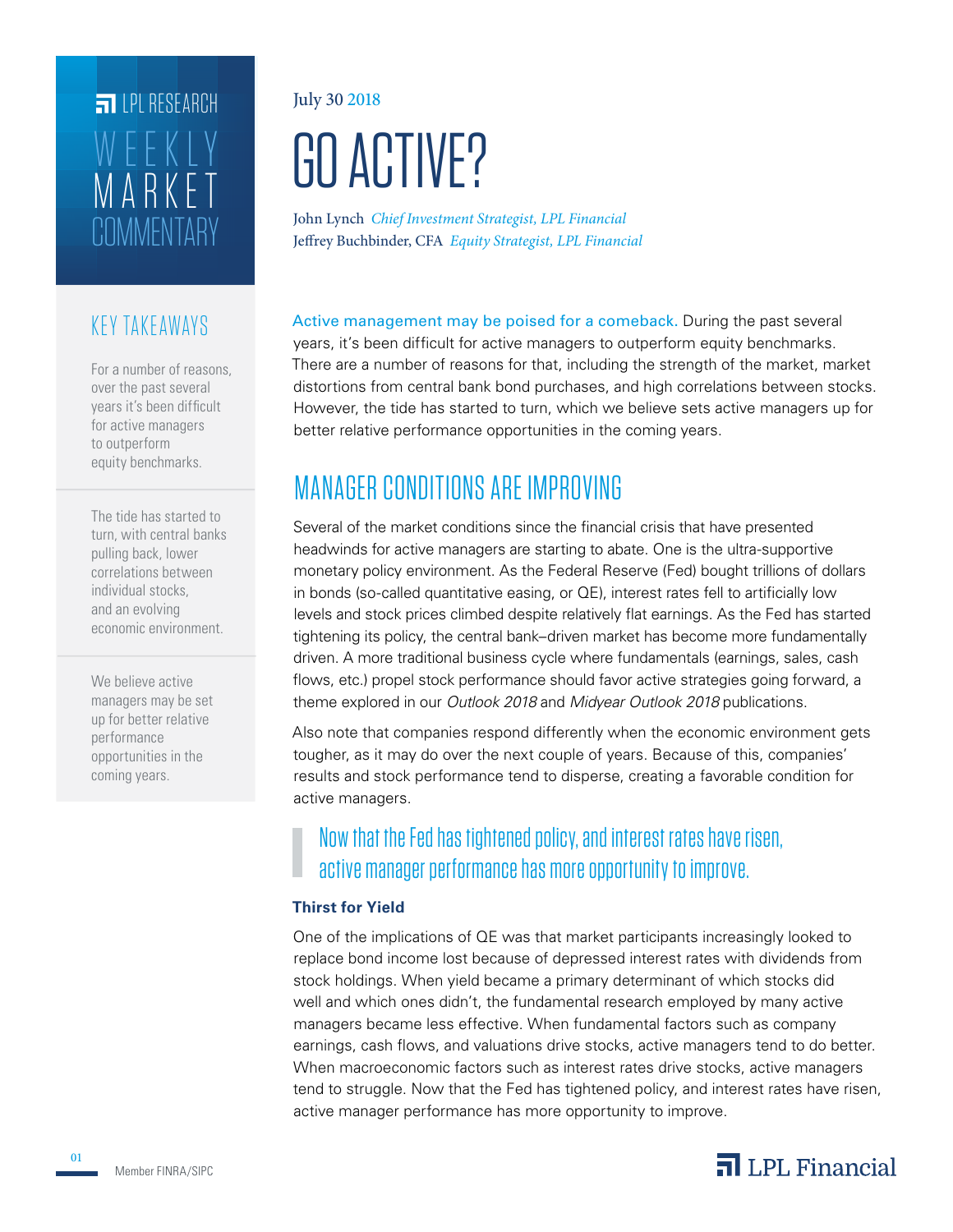In addition, rising interest rates increase and help differentiate companies' costs of capital, which makes companies' capital allocations more important, another characteristic of a fundamentally driven market.

#### **Correlation Challenge**

Stocks have tended to move together in this macroeconomic environment, evidenced by elevated intra-market correlations [Figure 1]. Stock pickers struggled to differentiate themselves during this time. This statistic has seen its ups and downs in recent months; however, since the fourth quarter of 2016, correlations of S&P 500 stocks to the index have generally fallen, giving active managers more chances to differentiate themselves from the indexes they are trying to beat. Put another way, more dispersion among individual stocks makes it easier to find winners, giving managers a bigger pond of potential outperforming stocks to fish in.

In late 2017, correlations between stocks reached some of the lowest levels of the past two decades and they remain well below the 10-year average on a rolling 3-month basis.

#### **Big Gains Tough to Match**

Active managers tend to struggle to outperform their equity benchmarks when stocks perform their best, i.e., when valuations are rising. Higher stock valuations were a primary goal of central banks' stimulus efforts following the financial crisis (and delayed the return of the business cycle by reducing the market's interest in company fundamentals). We can see this by plotting

Some of the strongest years for the stock market, which tend to come in the early to middle stages of bull markets, have been toughest for active managers.



**1 INTRA-MARKET S&P 500 CORRELATIONS HAVE FALLEN**



Correlation ranges between -1 and +1. Perfect positive correlation (a correlation co-efficient of +1) implies that as one security moves, either up or down, the other security will move in lockstep, in the same direction. Alternatively, perfect negative correlation means that if one security moves in either direction the security that is perfectly negatively correlated will move in the opposite direction. If the correlation is 0, the movements of the securities are said to have no correlation; they are completely random.

## $\overline{\mathbf{a}}$  LPL Financial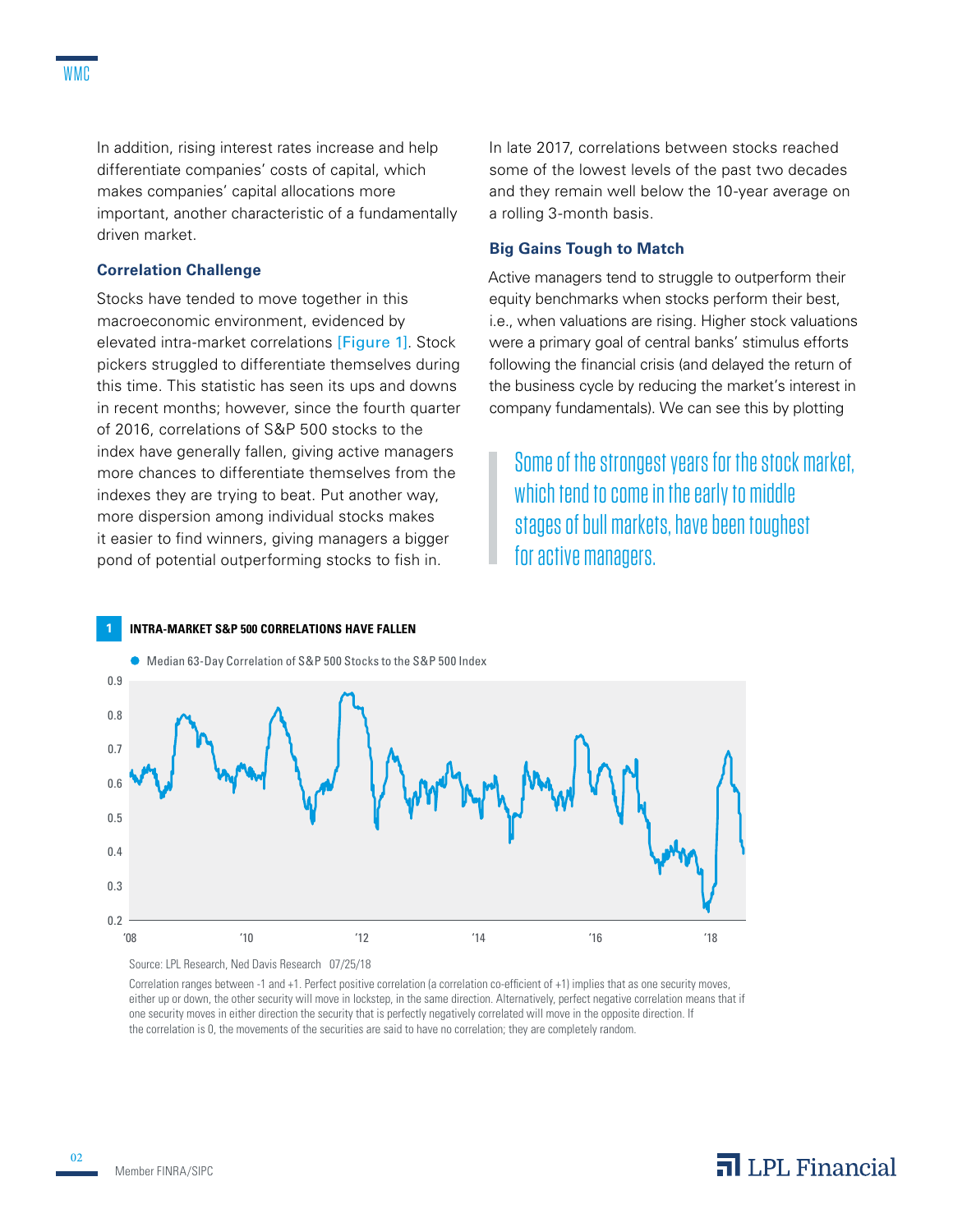the percentage of active managers that have beaten benchmarks in a given year against annual S&P 500 returns [Figure 2]. Some of the strongest years for the stock market, which tend to come in the early to middle stages of bull markets, have been toughest for active managers, e.g., 2003, 2010–11, and 2014–15. Conversely, when stocks don't move much (more common later in market cycles) or when they fall, active managers tend to perform better, e.g., 2000–02, 2005, and the financial crisis period (2007–09).

Does this mean we need a crisis for active managers to shine? We don't think so. But the higher volatility that late cycle periods tend to bring may create more opportunities for active managers to beat their benchmarks. Volatility will likely be with us for a while, particularly with midterm elections coming, though we still expect low-double-digit returns for the S&P 500 in 2018, as noted in our *Midyear Outlook 2018*.

## **CONCLUSION**

After a difficult past several years for active managers versus their equity benchmarks, some of the headwinds are turning to tailwinds. Central banks are starting to pull back their stimulus, which has already caused the traditional business cycle to return. Correlations are falling between individual stocks, creating more opportunities for active managers. Stock market gains may moderate. The economic environment is moving toward one where the performance of individual companies, i.e., their fundamentals, will likely determine stock price performance more than the level of interest rates or other macro factors. The comeback for active managers appears to be underway.  $\blacksquare$ 



#### **2 ACTIVE MANAGERS STRUGGLE WHEN STOCKS ENJOY CYCLICAL PE MULTIPLE EXPANSION**

Source: LPL Research, Strategas Research Partners 07/25/18

The PE ratio (price-to-earnings ratio) is a measure of the price paid for a share relative to the annual net income or profit earned by the firm per share. It is a financial ratio used for valuation: a higher PE ratio means that investors are paying more for each unit of net income, so the stock is more expensive compared to one with lower PE ratio.

Active management involves risk as it attempts to outperform a benchmark index by predicting market activity, and assumes considerable risk should managers incorrectly anticipate changing conditions.

03

## $\overline{\mathbf{a}}$  LPL Financial